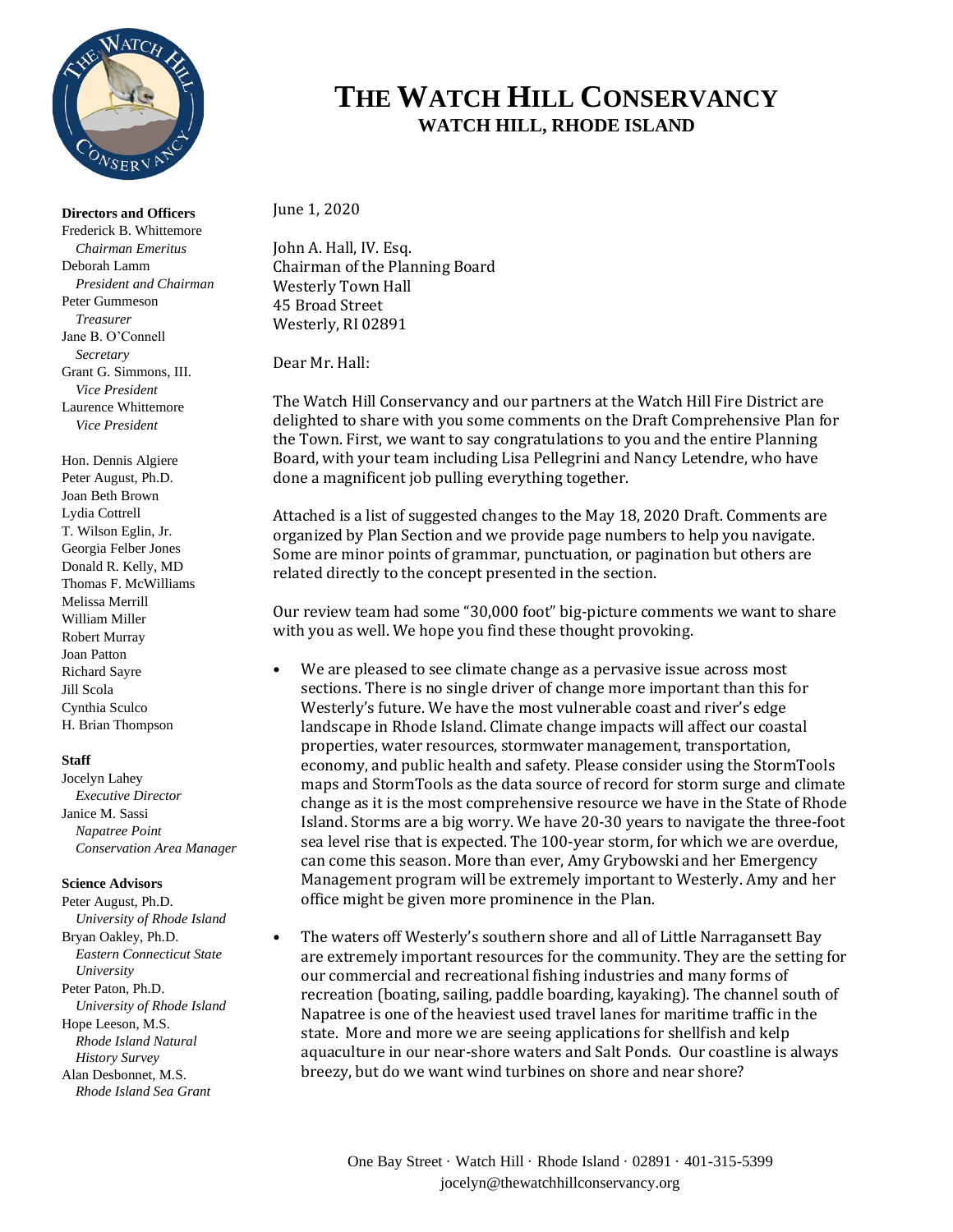We would hope that you would use this Comprehensive Plan as an opportunity to initiate development of a marine spatial planning effort to determine what are, and are not, suitable uses of Little Narragansett Bay, the Salt Ponds, and our near-shore marine environments.

- Economic development must be another pervasive issue throughout in the Comprehensive Plan. A vibrant, and diversified, economy is the fuel which supports our tax base, education programs, and housing costs. Westerly's rich natural (forests, shore, Pawcatuck River) and cultural (the Downtown) amenities are attractive magnets residents, visitors, and businesses. Our wonderful Ocean State Chamber of Commerce is the glue to tie it all together. Incentives to promote strong economic development have to ripple through the plan. We would like to see more efforts in this critical arena.
- The Draft Comprehensive Plan suggests that special neighborhood plans be developed for different areas in town such as separate villages or Fire Districts, the Downtown, North End, Misquamicut, Weekapaug, Avondale, and Watch Hill. This is an excellent idea. The Watch Hill Conservancy is an eager partner to help develop a plan that identifies, respects, and protects the unique community character of Watch Hill Village, which is loved by many. Such a plan could call for a variety enhancement and smart planning tactics – better parking and traffic management, more comprehensive design control, drainage and harbor improvements, water quality improvements, resiliency initiatives, etc. all tailored to Watch Hill.

We hope you find our review helpful. Again, please accept our congratulations for developing a very solid Draft of the Westerly Comprehensive Plan. Should you wish further details on any of the points we raise, please do not hesitate to contact Jocelyn Lahey.

Sincerely, and with encouragement,

alberal Lamm

Deborah Lamm Jocelyn Lahey Jocelyn Lahey Jocelyn Lahey President and Chair **Executive Director Executive Director** 

Jocelyn Lakey

CC: Lisa Pellegrini, Director of Development Services Nancy Letendre, Town Planner

Attached: A summary of comments, 12 pages.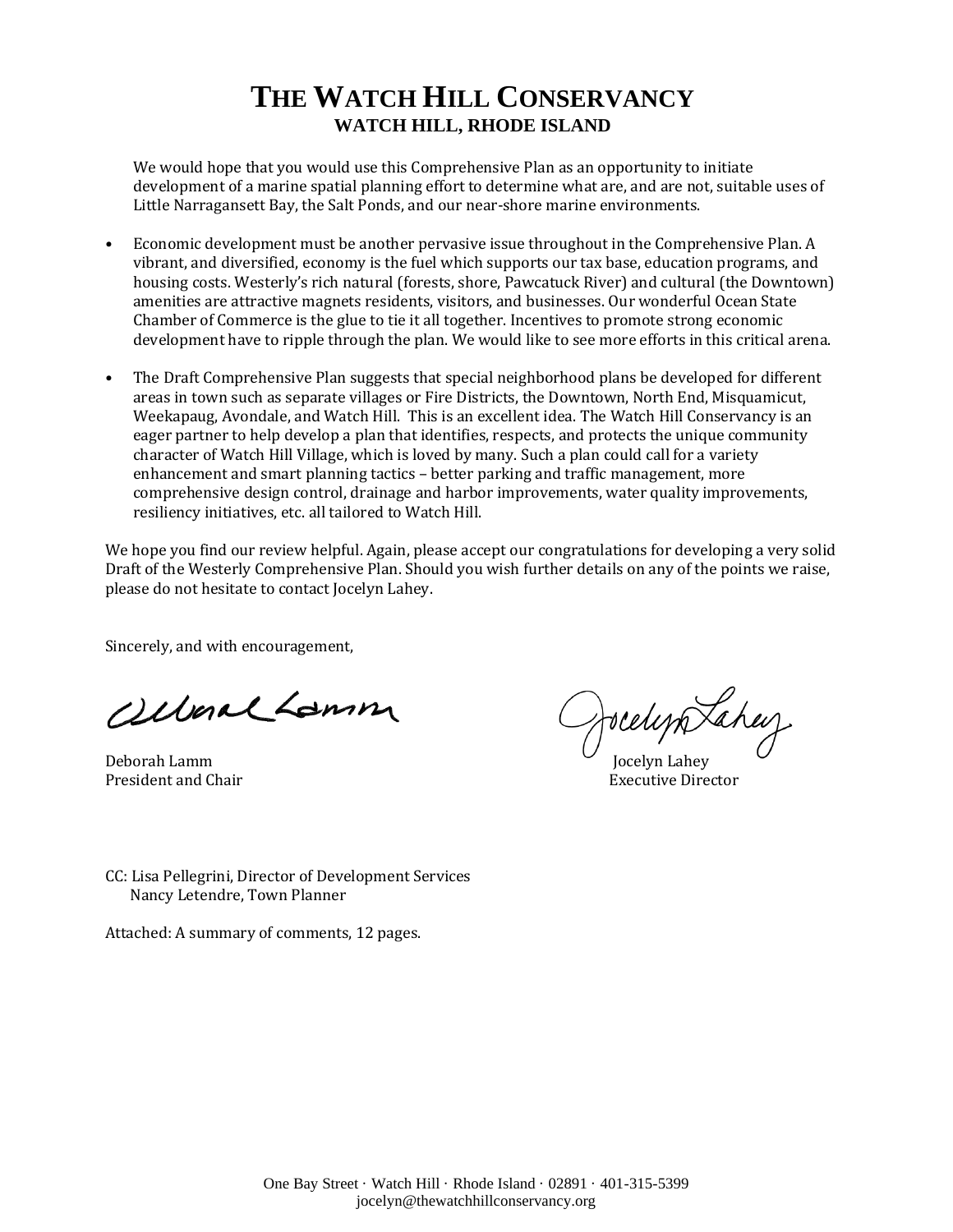# **Comments on the May 18, 2020 DRAFT of the Town of Westerly 2020-2040 Comprehensive Community Plan**

### **How to use this document?**

This document is intended to be used as a guide to the comments, corrections, and concerns that The Watch Hill Conservancy and its Comprehensive Plan Review Committee have for the Planning Board. The organization of this document mirrors the structure of the Draft plan.

Our comments will only be found in RED or BLACK text.

- RED text comments are CORRECTIONS.
- BLACK text comments are CONCERNS, QUESTIONS, SUGGESTIONS about proposed planning.

We hope that you find this document helpful in your editing process. If you have any questions about the notes we have submitted, please contact Jocelyn Lahey a[t jocelyn@thewatchhillconservancy.org](mailto:jocelyn@thewatchhillconservancy.org) or at 401-315-5399.

Thank you for your consideration.

# **Part I: Vision & Strategies**

### Chapter 1: Introduction

# **Section 1.1 Preamble**

#### **Section 1.2 Introduction**

• *P.7. Paragraph 2. Consider mentioning climate change as a driver of future changes the Town has to be attentive to.*

#### **Section 1.3 Vision**

- *P.8. Bullet 4. Delete one of the commas after rivers.*
- *P.8. Bullet 4. Add scenic viewscapes.*
- *P.9. Consider adding a new bullet to acknowledge the need to protect public health.*

### Chapter 2: Overview

#### **Section 2.1 Purpose and Intent**

Subsection 2.1.1 Summary of the Plan

#### **Section 2.2 Public Engagement and Plan Development**

• *P.14. Paragraph 3. Line 3. Capitalize "Community". Make "workshop" lowercase.*

#### **Section 2.3 Using the Plan**

Subsection 2.3.1 Consistency in Land Use Regulation

#### **Section 2.4 Land Use and Zoning**

Subsection 2.4.1 State Land Use Policy Subsection 2.4.2 Existing Westerly Zoning

Subsection 2.4.3 Official Westerly Zoning Map

• *P.16. Paragraph 1. "Until recently" is used twice.*

#### **Section 2.5 Community Character**

Subsection 2.5.1 Community Make-up and Concerns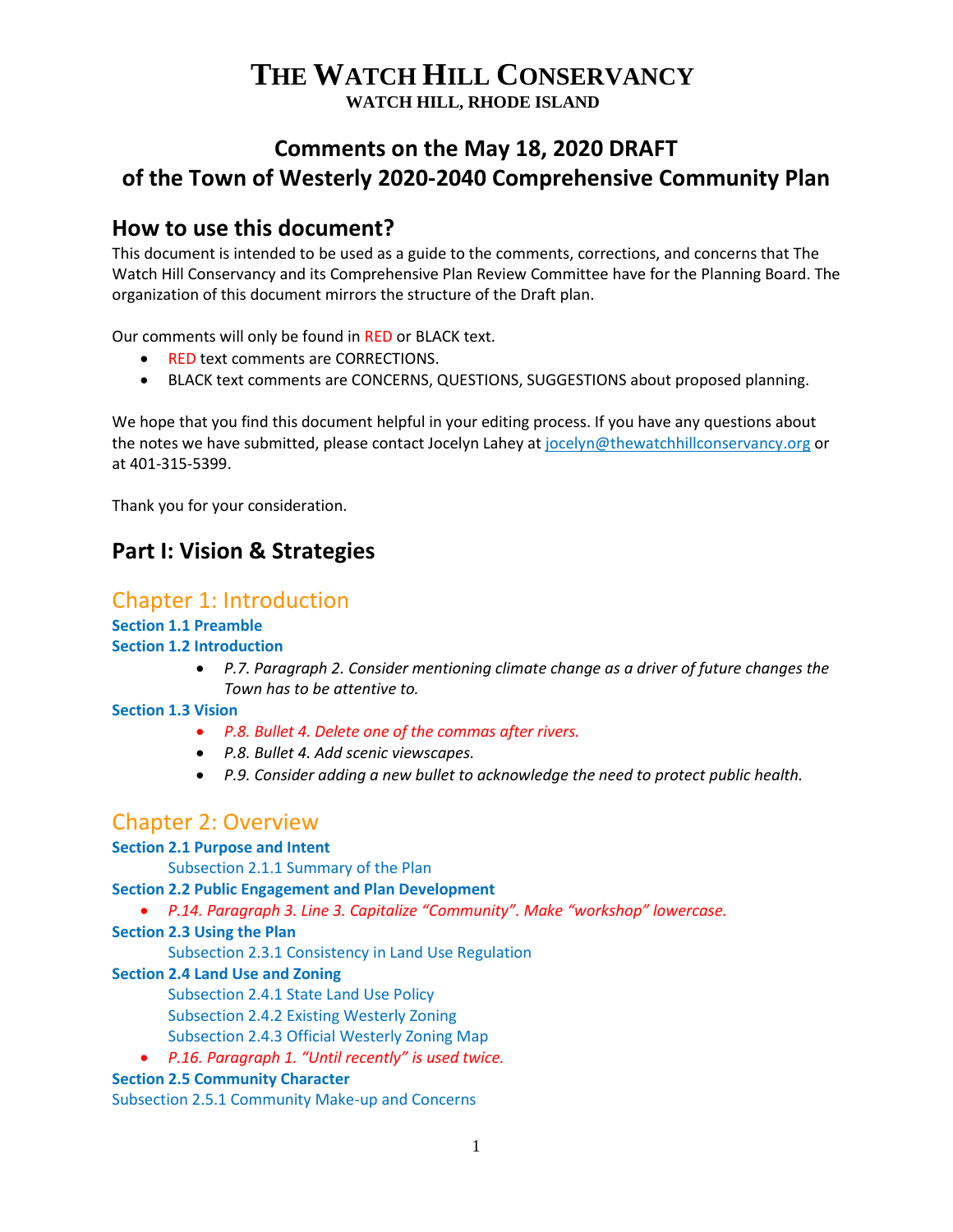- *P.19. West'lyans? Perhaps be more clear- "The citizens of Westerly…"*
- *P.19. Consider adding a paragraph acknowledging the need to protect public health and safety, and continuity of essential services; especially in these pandemic times.*
- *P.19. Paragraph 5. Line 1. We also find this to be an extremely important issue worthy of consideration.*

Subsection 2.5.2 **MISSING**

Subsection 2.5.3 Climate

• *P.20. Good statement of climate change.*

Subsection 2.5.4 Sustainable Development

Subsection 2.5.5 Sustainable Tourism

• *P.20. Sustainable Tourism is a good place to mention the importance of scenic qualities.* Subsection 2.5.6 Westerly Neighborhoods

• *P.22. The Bermudian style house, "pink house", has been torn down. The "carousel" is technically referred to as a Merry-go-Round.*

Subsection 2.5.7 Regional Considerations

• *P.25. Add to the end of the first paragraph that was continued from page 24; "Specific programs or committees should be created immediately in order to execute upon these goals."*

#### **Section 2.6 The Future**

#### Subsection 2.6.1 Long-term Priorities

- *P.26. Change the sub header to "Protecting Open Space, Scenic Viewscapes, and Important Land Features".*
- *P.27. Mentions neighborhood plans. Good idea. How will you be doing these plans? Will residents of each neighborhood be able to participate? Will the plan be specific to each neighborhood in terms of needs and future actions? When will they be completed?*
- *P.27. Last paragraph. Happy to see that the SC-WH is a valuable model.*
- *P.28. Paragraph 2. Mentions DPR needs to be revisited. We look forward to such a review.*
- *P.29. Paragraph 3. Mentions stormwater infrastructure as important to maintain (good for Bay Street area), which needs another upgrade in that the storm water controls to empty into the harbor are not working all that well.*

### **Part II: Land Use and Implementation**

### Chapter 1: Land Use and Zoning

• *Pg. 35. Paragraph 2. "This Comprehensive Plan seeks to maintain the distinctions between urban and rural development patterns within the Town. To that end, growth is encouraged within the Town's urban service area which includes neighborhoods such as Downtown and the North End as well as Potter Hill, Watch Hill and others along the Pawcatuck River and Route 1. The Urban Service Area, as shown on the Future Land Use Map (FLUM), is characterized by having a full array of utilities, including public water and sanitary sewer systems. Higher density development is found within these areas."*

*We disagree that Watch Hill should be included in an urban service area. Watch Hill has no sewers and is not suited to handle significant growth. Increasing the density would*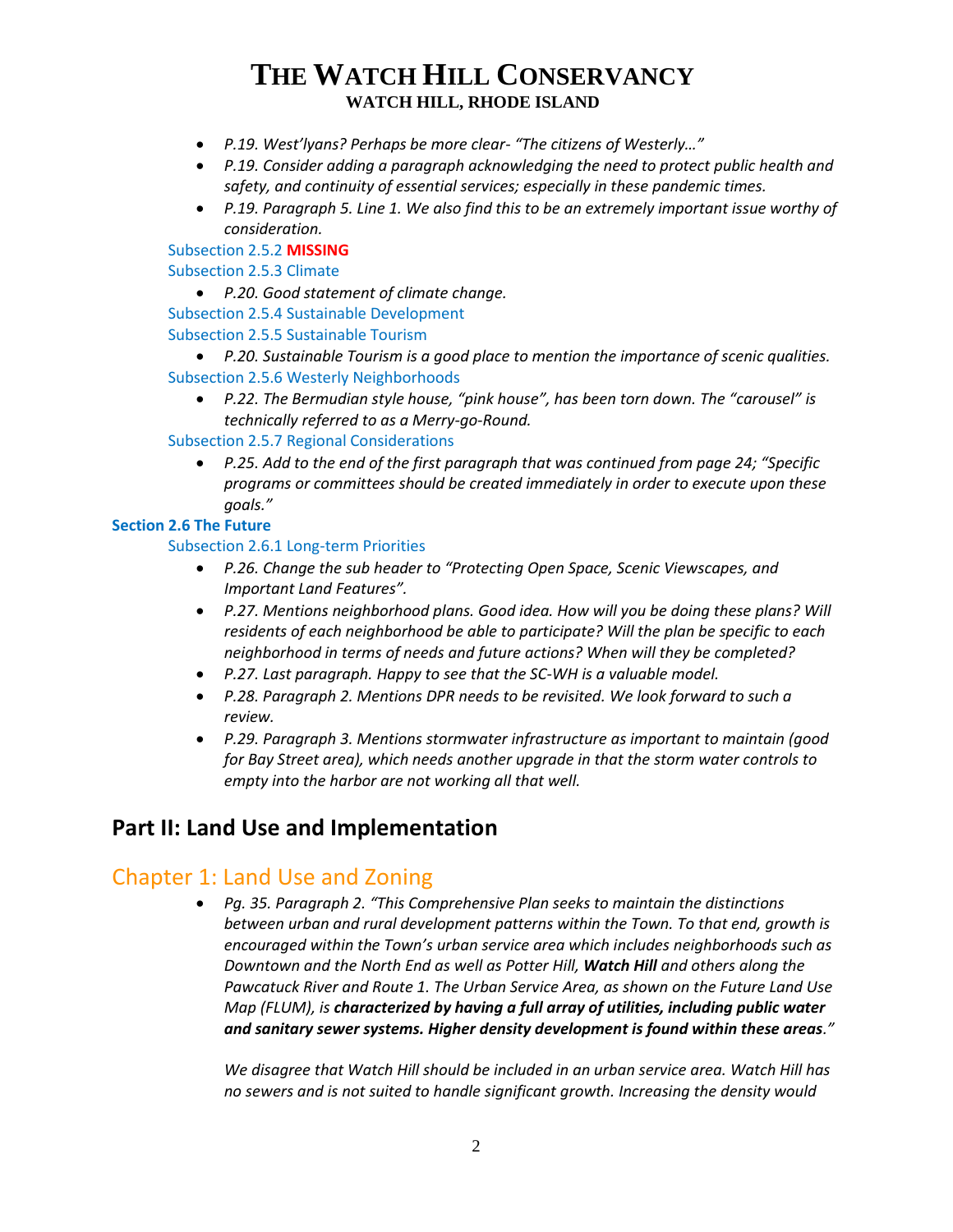*significantly deteriorate the community's unique character, enjoyed by residents and tourists alike, and would have a negative effect on property values.*

#### **Section 1.1 Existing Land Use**

Subsection 1.1.1 Agriculture Subsection 1.1.2 Commercial Subsection 1.1.3 Community Facilities Subsection 1.1.4 Conservation, Recreation & Open Space Subsection 1.1.5 Industrial Subsection 1.1.6 Residential Subsection 1.1.7 Vacant Subsection 1.1.8 Water

#### **Section 1.2 State Land Use Policy**

#### **Section 1.3 Existing Zoning**

Subsection 11.3.1 Residential Districts **Should be Subsection 1.3.1** Subsection 1.3.2 Commercial Zoning Districts

• *P.43. "The district also provides for both direct and indirect access to the water by the general public." Strike this sentence.*

Subsection 1.3.3 Industrial Districts Subsection 1.3.4 Recreational Districts Subsection 1.3.5 Other Districts Subsection 1.3.6 Zoning Overlays

#### **Section 1.4 Buildout Analysis**

Subsection 1.4.1 Residential Buildout

Subsection 1.4.2 Commercial Buildout

Subsection 1.4.3 Industrial Buildout

**Section 1.5 Upgrading Westerly's Regulatory Climate Section 1.5 header in wrong color. All of Section 1.5 is in a larger font.** 

> • *P.50. Questions. Add- "What steps could be taken to encourage businesses to invest in Westerly?"*

#### **Section 1.6 Future Land Use**

Subsection 1.6.1 The Future Land Use Map

#### **Section 1.7 MISSING**

Subsection 1.7.1 **MISSING**

Subsection 1.7.2 Inconsistencies Some **bullets** have empty areas.

Subsection 1.7.3 Residential Density and Neighborhood Planning

Subsection 1.7.4 Affordable Housing

Subsection 1.7.5 Low- and Moderate-Income Housing Production Plan

Subsection 1.7.6 Commercial and Industrial Buildout

Subsection 1.7.7 Natural Resources Protection, Open Space and Outdoor Recreation

• *P.56. Last paragraph. Change first sentence to; "Maintaining a large percent of open space and recreation land preserves valuable scenic viewscapes and ensures that a portion of Westerly will remain…"*

Subsection 1.7.8 Agriculture

Subsection 1.7.9 Economic Development

• *P.57. Last paragraph. First sentence. After the word "ensuring", add the words "and enhancing".* 

Subsection 1.7.10 Transportation, Infrastructure and Services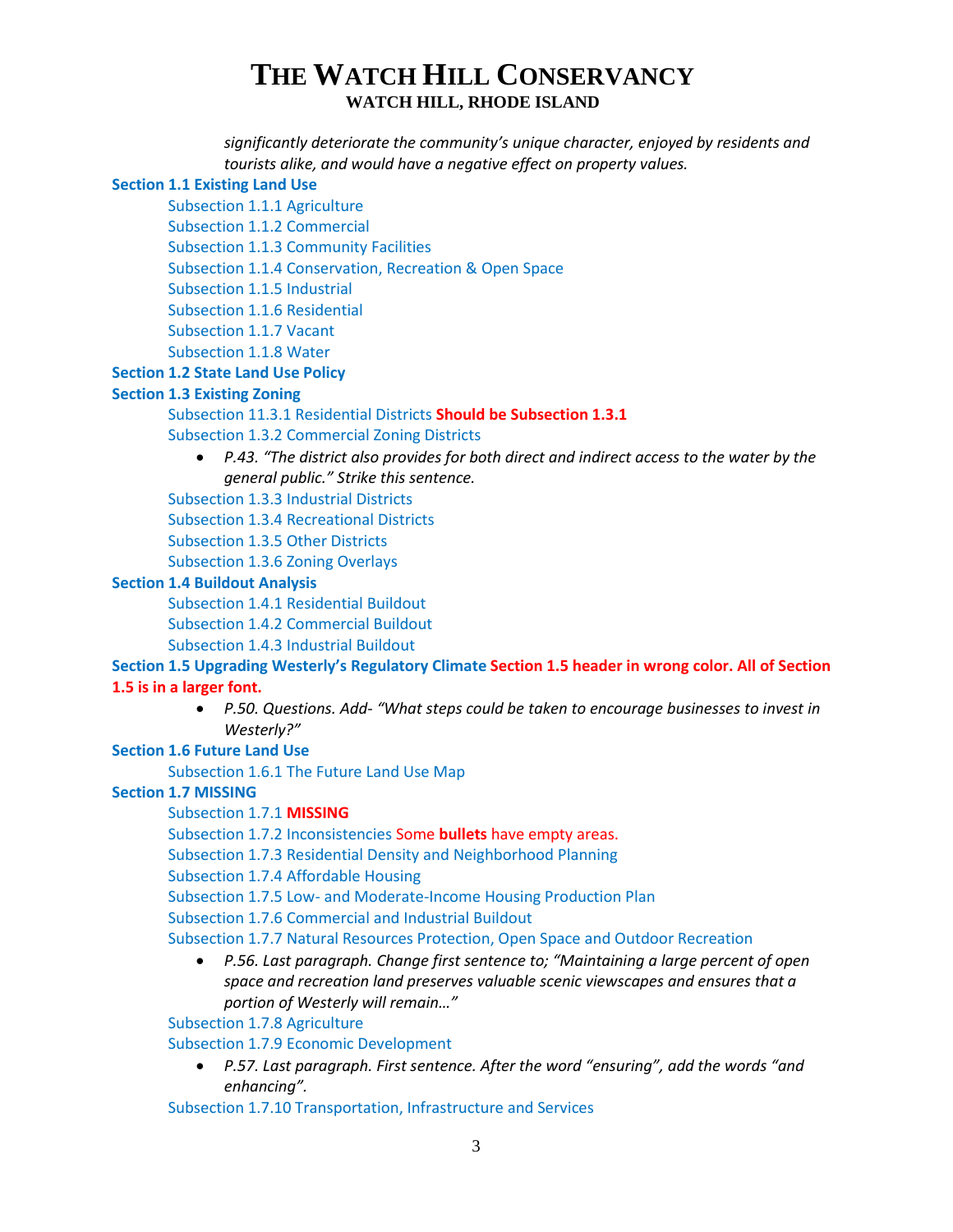Subsection 1.7.11 Westerly Public Schools

### Chapter 2: Implementing the Plan

#### **Section 2.1 Goals, Policies & Actions**

#### **Section 2.2 A Process for Implementation**

#### **Tables:**

#### Natural Resources

- *P.63. Action NAT 1.1.A You mention only the Westerly Land Trust here- there are several land trusts in Westerly including the Westerly Municipal Land Trust, Weekapaug Foundation, and of course The Watch Hill Conservancy. Why not also support them?*
- *P.64. NAT 1.2.H Could this be expanded to include more of the shore community?*
- *P.64. Action NAT 1.2.I- Recreation Dept? Would the Conservation Commission be more appropriate?*

#### Recreation

#### Historic and Cultural Resources

- *P.67. Action HRC 1.1.A- Could cooperate with Conservancy in WH.*
- *P.67. Action HRC 1.1.B Housing tourism- what is this? Maybe best phrased architectural tourism?*
- *P.67. Action HRC 1.1.D- Could cooperate with Conservancy in WH.*
- *P.67. Action HRC 1.2.C- Could cooperate with Conservancy for Watch Hill Village.*
- *P.67. Action HRC 1.2.D - River Corridor Overlay District- Would it make sense to include historic values?*

#### Housing Opportunities

- *P.70. Action HSNG 1.2.F- We have concerns about "streamline permitting".*
- *P.70. Action HSNG 1.2.L- Change to; "Identify opportunities to provide living quarters for seasonal employees".*

#### Economic Vitality

- *P.73. Action ECON 1.1.A- Good.*
- *P.75. Action ECON 1.3.B We have concerns about broadening the uses in district SC-WH.*
- *P.76. Action ECON 3.3.A- Could cooperate with Conservancy in WH.*
- *P.76. Consider adding an action item acknowledging the significance of commercial fishing in Little Narragansett Bay and off the Westerly shore. Ensure that competing uses in these areas do not have a detrimental impact on fisheries.*

#### Services and Facilities

Infrastructure

Energy

#### Transportation Network

Natural Hazards and Resiliency

- *P.90. Consider adding an action item that calls for planning uses of our coastal waters and Little Narragansett Bay so that marine habitats and species are not impacted, that critical habitats such as submerged aquatic vegetation (eelgrass) and salt marsh are protected, and the aesthetics and navigability are not compromised.*
- *P.90 Action RES 1.3.A. "Comprehensively study existing and future land uses in areas most vulnerable to coastal erosion and storm surge and evaluate alternatives to mitigate risk."*

*We feel the community should have significant input in this process.* 

• *P.90. RES 1.3.A & 1.3.B & 1.3.G- Excellent.*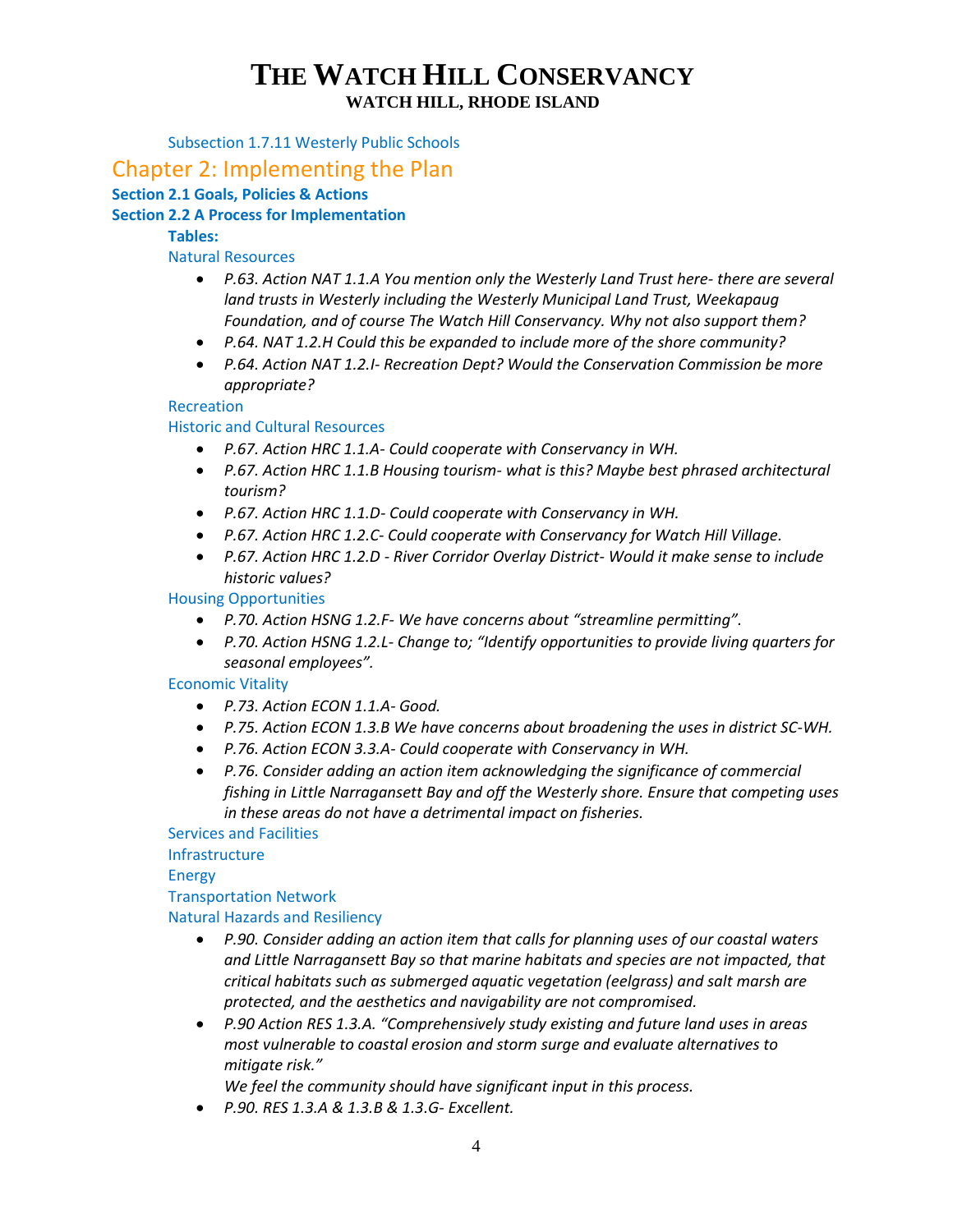### **Part III: Inventory and Analysis**

**The pagination for the start of Part III is off. It begins with Page 87 but is should be Page 91.**

### Chapter 1: Sustainable Natural Resources

**Section 1.1 Watersheds Section 1.2 Surface Water**

# • *P.90. (in section III): Add a paragraph acknowledging that most of the town is included in*

*the EPA sole source aquifer designation (established in 1988). This affords many special levels of aquifer protection that otherwise would not occur. See<https://www.epa.gov/dwssa>*

#### *See map at*

*[https://epa.maps.arcgis.com/apps/webappviewer/index.html?id=9ebb047ba3ec41ada1](https://epa.maps.arcgis.com/apps/webappviewer/index.html?id=9ebb047ba3ec41ada1877155fe31356b) [877155fe31356b](https://epa.maps.arcgis.com/apps/webappviewer/index.html?id=9ebb047ba3ec41ada1877155fe31356b)*

#### **Section 1.3 Water Quality**

• *P.91. It is important to include information about water quality monitoring. Water quality monitoring occurs weekly from May through October. Save the Bay and The Watch Hill Conservancy do the Watershed Watch monitoring of Little Narragansett Bay and the Pawcatuck River.*

Subsection 1.3.1 Domestic Wastewater Stressors Subsection 1.3.2 Wellhead Protection Subsection 1.3.3 Stormwater Management Subsection 1.3.4 Flooding

• *P.94. Acknowledge StormTools (and associated CERI and SDE mapping tools) as the data source of record on coastal flooding and storm vulnerability.*

Subsection 1.3.5 Lakes, Freshwater Ponds, Rivers, and Streams Subsection 1.3.6 Coastal Waters and Salt Ponds

- *P.96. Acknowledge the monitoring of Little Narragansett Bay and the Pawcatuck River by The Watch Hill Conservancy and Save the Bay. These organizations cover the cost of data collection and contribute the samples to Watershed Watch at URI. Contact Grant Simmons (WHC) and Dave Prescott (STB) for details.*
- *P.96. Acknowledge the need to identify and protect upland habitats where salt marsh migration will occur.*

See the SLAMM maps at CRMC- [http://www.crmc.ri.gov/maps/maps\\_slamm.html](http://www.crmc.ri.gov/maps/maps_slamm.html)

#### Subsection 1.3.7 Groundwater

#### **Section 1.4 Water Resources Management and Protection**

• *P.97. Acknowledge the Sole Source Aquifer designation and its important in protecting drinking water quantity and quality in the region.*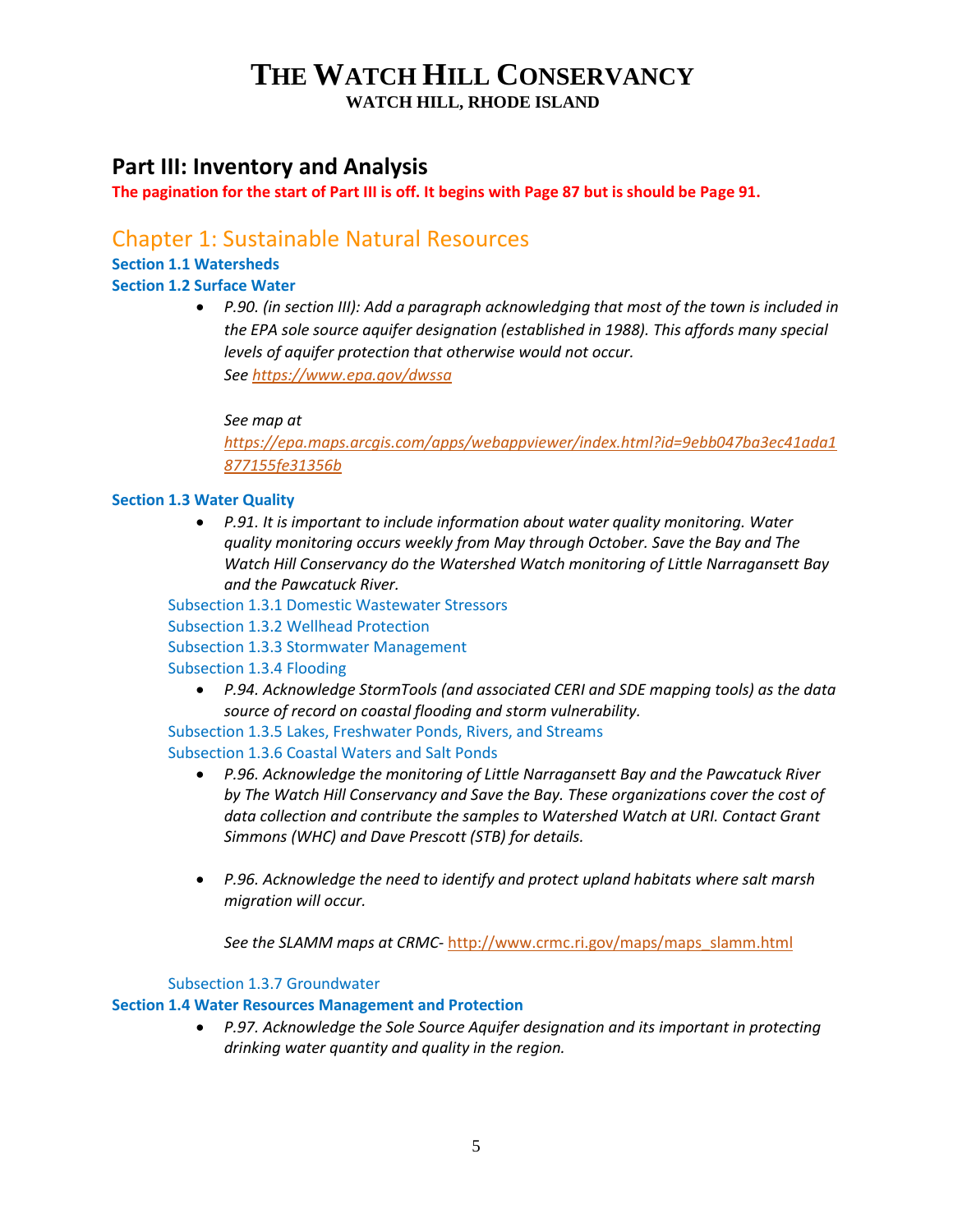#### Subsection 1.4.1 Management and Protection of Coastal Waters and Salt Ponds

- *P.97. Acknowledge the presence and importance of USFWS CBRA sites in Westerly. <https://www.fws.gov/cbra/>*
- *P.97. Note that much of the Westerly shoreline is classified by NOAA as essential fish habitat.*

<https://www.fisheries.noaa.gov/national/habitat-conservation/essential-fish-habitat>

• *P.97. The shore off Napatree is classified by CRMC as an "Area Designated for Preservation" because of its regional importance as winter sea duck habitat. This affords the area special protections. § 11.10.3.A.1, see Figure 8 in 11.10.2*

Subsection 1.4.2 Management and Protection of Non-Coastal Surface Waters Subsection 1.4.3 Management and Protection of Wellheads

#### **Section 1.5 Agriculture**

Subsection 1.5.1 Aquaculture Subsection 1.5.2 Farmland Soils

#### **Section 1.6 Natural Habitats and Vegetation**

• *P.103. Acknowledge the RI Wildlife Action Plan (see RIDEM) and acknowledge that the top ranking rare and vulnerable habitats in the state are abundant and healthy in Westerly, for example Maritime Herbaceous Dunes and Maritime Shrubland. The WAP database on habitat* condition is the source of record for habitat vulnerability. (or perhaps P105, section 1.6.3)

<http://www.dem.ri.gov/programs/fish-wildlife/wildlifehuntered/swap15.php>

#### Subsection 1.6.1 Wetlands

Subsection 1.6.2 Buffer Zones

Subsection 1.6.3 Terrestrial Habitats

Subsection 1.6.4 Barrier Beaches, Sandy Beaches, and Dunes

- *P.105. Change "Westerly's major beaches include" to "Major beaches in Westerly". The names beaches are not owned by Westerly, as the heading implies.*
- *P.106. Last paragraph. There is no "Watch Hill Beach". Dunes Park and Watch Hill beaches are not "public beaches", they are instead beaches that are accessible to the public.*

#### Subsection 1.6.5 Bluffs and Rocky Shores

Subsection 1.6.6 Rare Species and Unique Habitats

• *P.106-107. Good place to mention Wildlife Action Plan and the occurrence of rare habitats in Westerly and particularly we noticed that Napatree Point is not mentioned (and abundant freshwater and saltwater wetlands and upland forest).*

Subsection 1.6.7 Pawcatuck River

Subsection 1.6.8 Aguntaug Swamp

Subsection 1.6.9 Coastal Environment

• *P.107. Napatree (and other sites in Westerly) have been designated by the National Audubon Society as a globally important bird area because of their importance to migratory shorebirds. This is a big deal. Contact Janice Sassi at The Watch Hill Conservancy for details.*

*See<https://www.audubon.org/important-bird-areas>*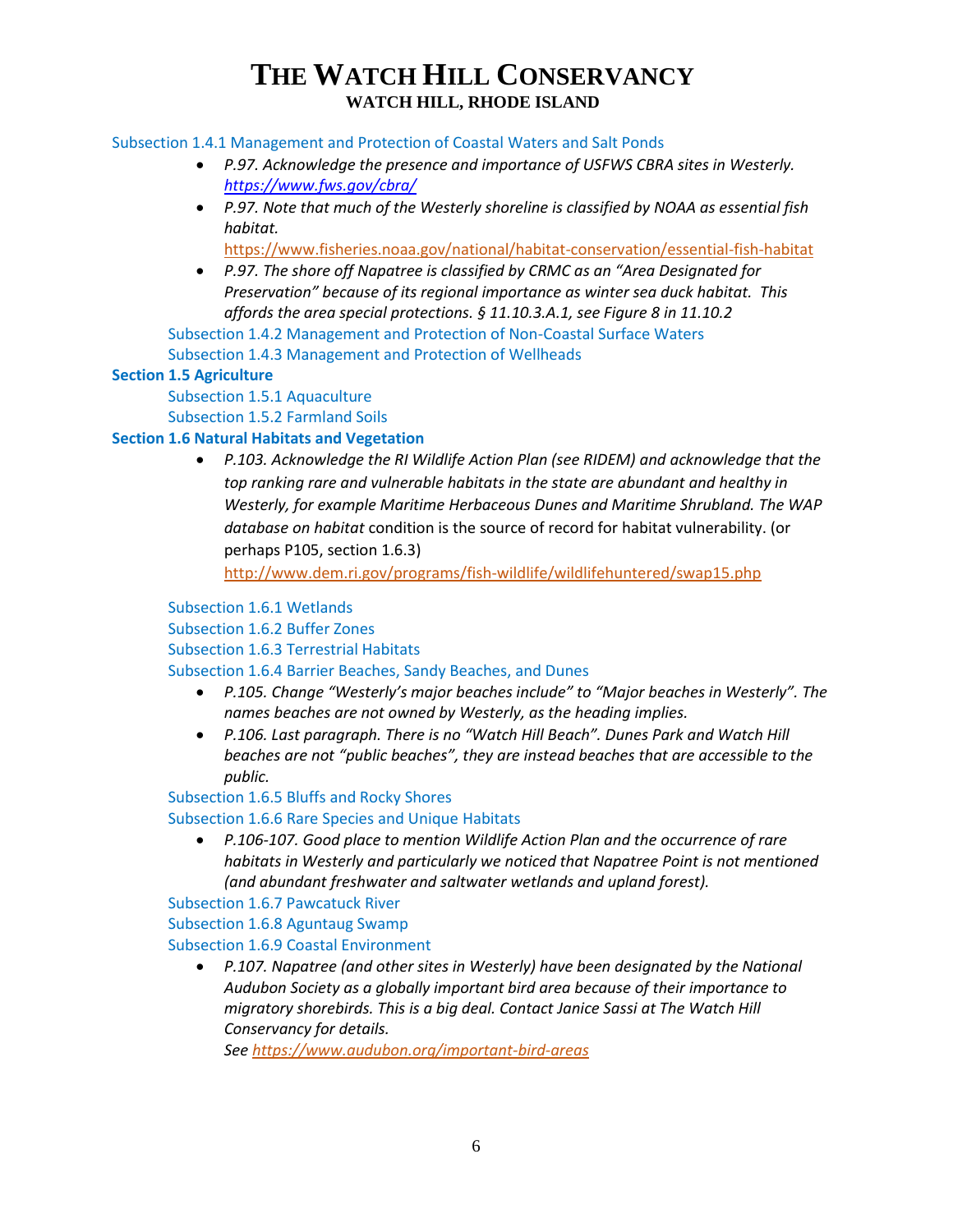#### Subsection 1.6.10 Habitat Protection

• *P.108. Consider adding a section specifically for Little Narragansett Bay. It is an incredibly unique resource for recreation, biodiversity, recreational and commercial fishing, etc. The Little Narragansett Bay complex – Barn Island refuge, Sandy Point, Napatree makes this a regionally significant estuary of distinction. Contact Peter August at The Watch Hill Conservancy for details.*

## Chapter 2: Open Space and Recreation

**Section 2.1 Existing Open Space for Conservation**

Subsection 2.1.1 Open Space Acquisition

#### **Section 2.2 Regional Conservation Plans and Strategies**

- Subsection 2.2.1 South County Greenspace Protection Strategy
- **Section 2.3 Conservation Tools**

#### **Section 2.4 Recreation**

Subsection 2.4.1 Municipal Facilities Subsection 2.4.2 School District Facilities Subsection 2.4.3 Quasi- Public Facilities Subsection 2.4.4 Private Facilities Subsection 2.4.5 Regional Facilities Subsection 2.4.6 Water-Based Facilities

• *Pg. 117. Table 2-8 The title for this table "Public Water-Based Recreation Facilities" is incorrect. Not all of these facilities are "public" though they are publicly accessible. We suggest that this Table is titled "Water-Based Recreation Facilities in Westerly".*

- o *East Beach- Not Public*
- o *Maschaug Beach- Not Public*
- o *Napatree Point - Not Public*
- o *"Watch Hill Beach"? Not familiar with this name- Not Public*
- o *Watch Hill Yacht Club- Not Public*
- *Why does the table say "Napatree Point and Napatree Point"?*

#### **Section 2.5 Water Access**

**Section 2.6 Recreation Programming Providers**

### Chapter 3: Historic and Cultural Resources

**Section 3.1 Historic Places**

Subsection 3.1.1 Historic Cemeteries

**Section 3.2 Regulatory Protection**

• *P.123. What are the requirements of NFIP if they maintain their historic designation?*

- **Section 3.3 Funding Assistance**
- **Section 3.4 Community Accomplishments and Opportunities**
	- Subsection 3.4.1 Recognitions
- **Section 3.5 Community Institutions and Events**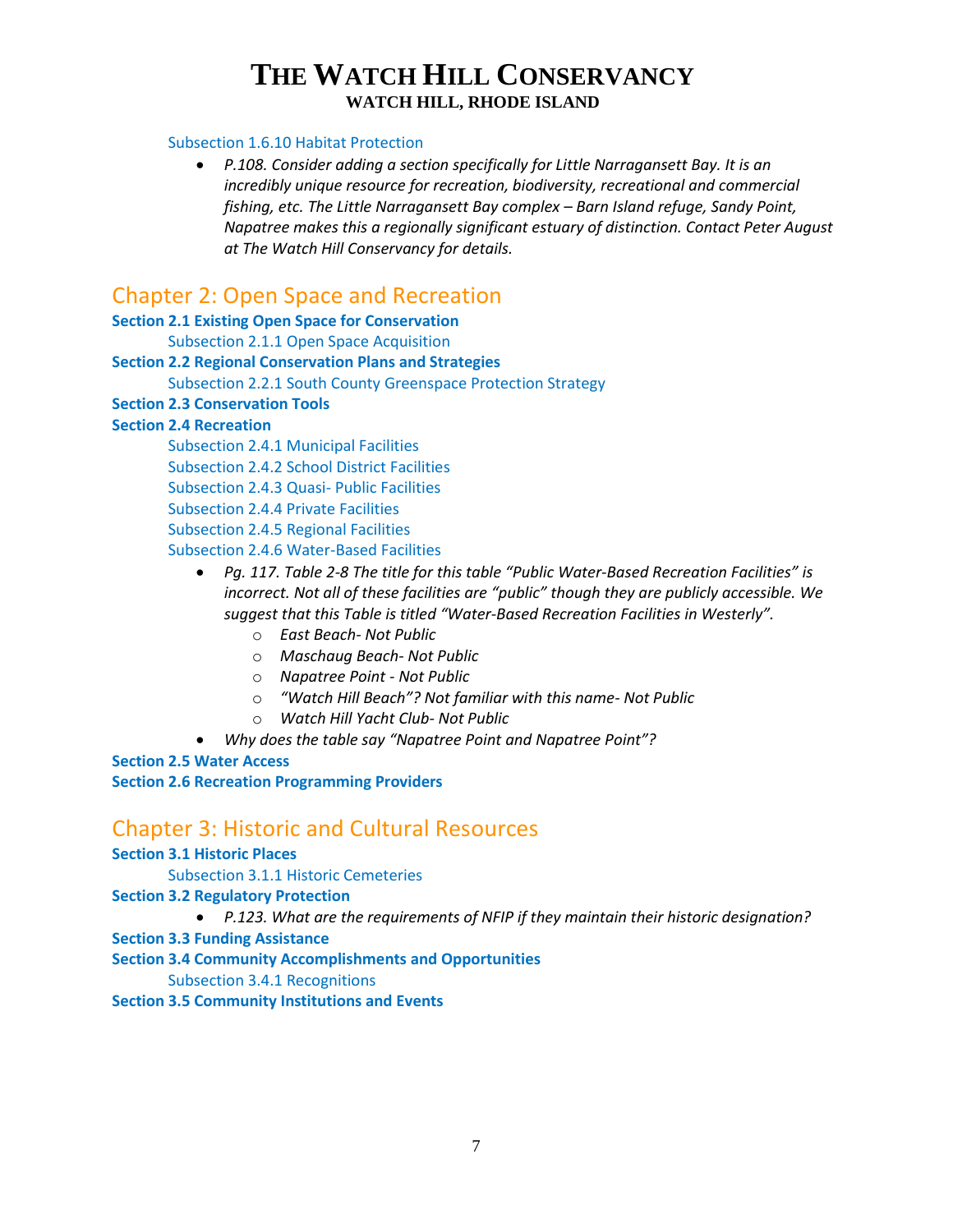## Chapter 4: Housing Opportunities

*Throughout the Draft you have wonderfully explained goals and objectives of the Plan. This chapter feels entirely disconnected from the rest of the Draft. Through reading this chapter we understand the demand and necessity for increased LMI housing opportunities in Westerly, including those for seasonal workers. However, the approach to improving these numbers appears to us as muddied by an abundance of obstructive information and detail. Given that this is a Census year, we also hope that this chapter will be revisited when the new data is available.*

*This chapter is dense with data and legal jargon making it confusing to follow. Given the importance of housing to our community, we suggest this chapter be reexamined in its entirety.* 

#### **Section 4.1 Demographics**

Subsection 4.1.1 Population Size and Age Characteristics Subsection 4.1.2 Income Characteristics

#### **Section 4.2 Housing Availability**

#### Subsection 4.2.1 Year-round Occupied Housing

- *P.130. Subsection Paragraph 2. There is an extra space between "as" and "weekends".*
- *P.130. The description of seasonal housing units for non full-time residents is confusing and needs reconsideration.*

Subsection 4.2.2 Housing Types

#### **Section 4.3 Rental Housing**

#### **Section 4.4 Housing Conditions**

• *P.133. "recent economic recession"- Be more specific. The recession has been labeled a number of ways throughout the document. Use a year, or a name, but stay consistent.* 

Subsection 4.4.1 Age of Housing

Subsection 4.5.2 Quality of Housing **Should be Subsection 4.4.2**

Subsection 4.5.3 Property Maintenance Code Enforcement **Should be Subsection 4.4.3**

#### **Section 4.5 MISSING**

#### **Section 4.6 Housing Affordability**

• *P.135. "Elevated housing prices and rental rates reflect the desirability of Westerly as an attractive community for both year-round and seasonal residents…" But, you also report a population decline?* 

Subsection 4.6.1 Housing Costs

Subsection 4.6.2 Home Values

Subsection 4.6.3 Cost Burden and Unmet Affordability Needs

Subsection 4.6.4 Residents with Disabilities

Subsection 4.6.5 Residents Experiencing Homelessness

#### **Section 4.7 Affordable Low- and Moderate-Income Housing**

Subsection 4.7.1 LMI Unit Approvals

• *P.144. "Increased housing density in established neighborhoods that are built out is impractical and may adversely affect neighborhood character as well as environmental integrity." Good.* 

Subsection 4.7.2 Meeting Local Housing Needs

Subsection 4.7.3 Projected Affordable Housing Production

Subsection 4.7.4 Housing Opportunities through Affordable Rental Units

• *P.152. Strategy 2. Paragraph 2. Line 1. "Westerly works with this non-profit…" What non-profit? There is nothing noted in the surrounding text.*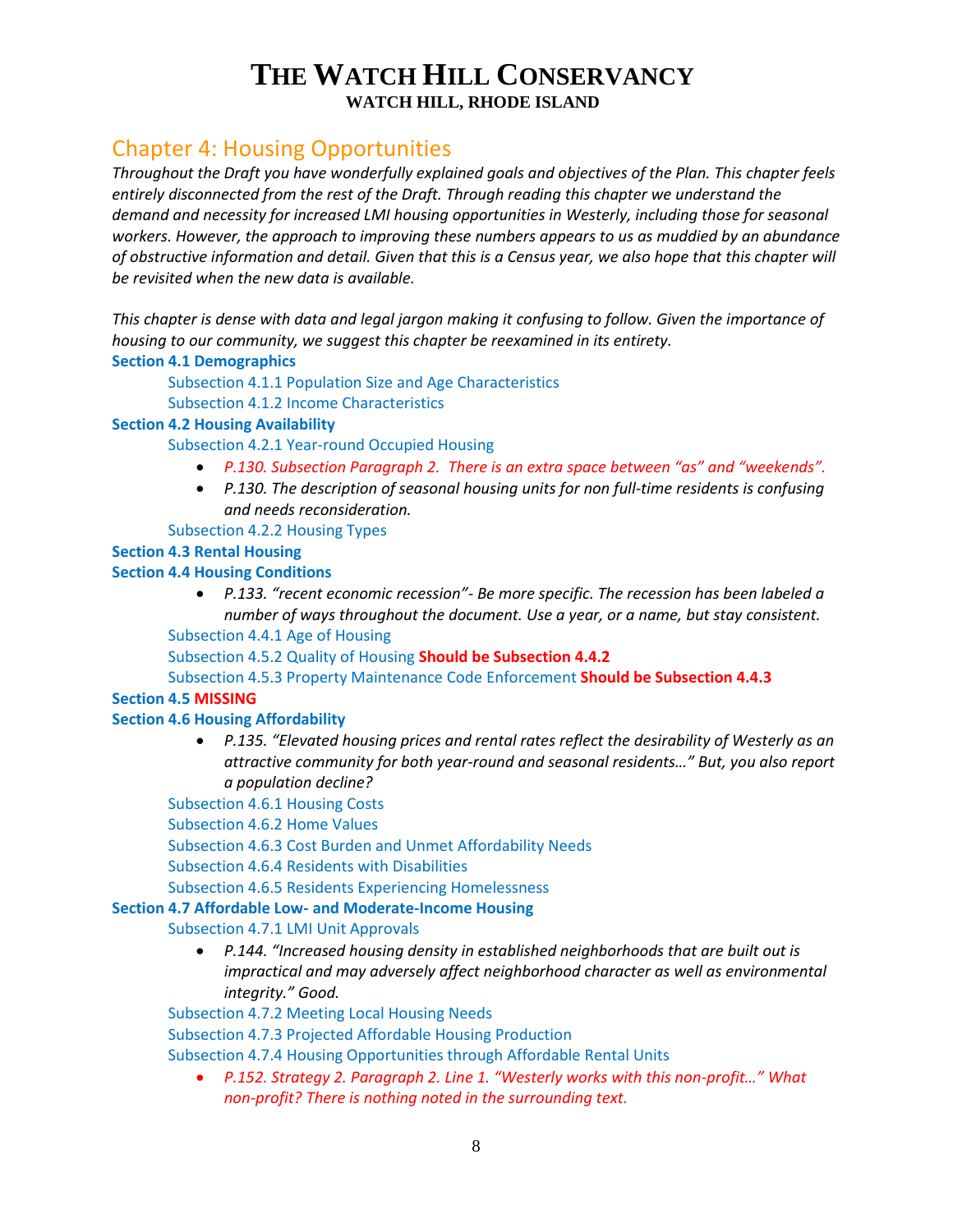- *P.153. Strategy 4. Line 1. Awkward intro.*
- *P.156. Is table 4-18 complete?*
- *P.157. "However, a robust allowance of accessory apartments in residential zones is recommended as part of this…" Which residential zones? Not appropriate in all zones.*

Subsection 4.7.4 Strategic Production Plan for LMI Qualified Units **Should be Subsection 4.7.5**

### Chapter 5: Economic Vitality

- *P.160. Paragraph 2. Line 2. There is an extra space between "of" and "the".*
- *P.160. Paragraph 3. "In addition to health care, hospitality, retail, manufacturing, banking, finance service industry, the arts and the schools, other sectors of significance to Westerly's economy include textiles, printing, and construction." This could be simplified.*

*Perhaps- - Sectors of significance in Westerly's economy include health care, hospitality, retail, manufacturing, banking, finance, service industry, the arts, the schools, textiles printing and construction.* 

#### **Section 5.1 Regional Economic Overviews**

• *P.160. Paragraph 3. "A tourism satellite account prepared by the IHS…" This sentence is in a different font or a different font size.*

#### **Section 5.2 Local Economic Overview**

• *P.162. Paragraph 1. Line 2. Change to "projects that included" instead of "projects including".* 

Subsection 5.2.1 Health Care

• *P.162. Consider acknowledging medical staffing as preparedness for pandemic events.* Subsection 5.2.2 Finance

Subsection 5.2.3 Westerly State Airport and the Airport Industrial Park

• *P.163. "Expanding the airport has never been proposed and is not desired." Not desired by who if it has never been proposed?*

Subsection 5.2.4 Manufacturing

- *P.164. Paragraph 1 and 2 are formatted incorrectly.*
- *P.164. Paragraph 1. "grand list"??*

Subsection 5.2.5 Consumables

Subsection 5.2.6 Local Government

Subsection 5.2.7 Tourism

• *P.165. Paragraph 3. "preserving the community's natural and cultural resources for the benefit of all" Balancing these interests is vitally important.*

Subsection 5.2.8 Accommodations Subsection 5.2.9 Seasonal Residents Subsection 5.2.10 Agriculture

> • *P.176. Consider adding a section focused on fishing and aquaculture as significant parts of the local economy. Westerly has a number of commercial fishermen and a huge number of recreational fishers who spend large amounts of money on docking, fuel, fishing gear, etc.*

Subsection 5.2.11 Employment and Industries Subsection 5.2.12 Private and Public Establishments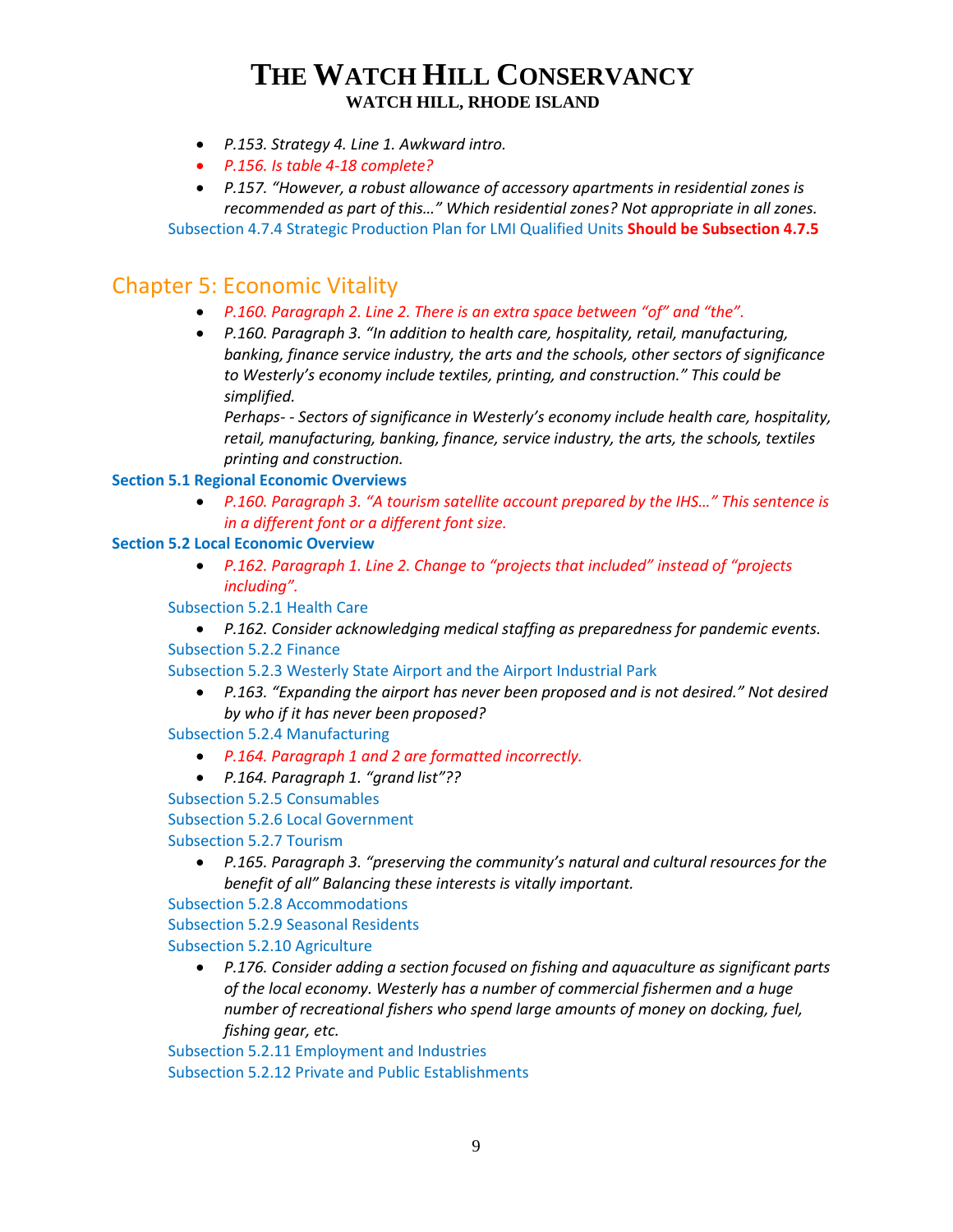#### **Section 5.3 Income**

#### **Section 5.4 Economic Development Initiatives and Organizations**

Subsection 5.4.1 Neighborhood Revitalization Subsection 5.4.2 Westerly-Pawcatuck Downtown Business Association Subsection 5.4.3 Westerly Land Trust Subsection 5.4.4 Ocean Community Chamber of Commerce Subsection 5.4.4 Arts & Entertainment District **Should be Subsection 5.4.5** Subsection 5.4.5 Real Jobs RI **Should be Subsection 5.4.6** Subsection 5.4.6 Other State-wide Business Incentives **Should be Subsection 5.4.7**

#### **Section 5.5 Economic Resilience**

• *P.176. Consider adding a statement that cybersecurity is an important issue for the Town to be cognizant of. This includes Town IT systems but the community writ large, especially sectors like banking, health care, and public safety.*

### Chapter 6: Services and Facilities

- **Section 6.1 Westerly Police Department**
- **Section 6.2 Fire Protection Services**
- **Section 6.3 Ambulance Services**

#### **Section 6.4 Medical Facilities and Services**

Subsection 6.4.1 Westerly Hospital

Subsection 6.4.2 South County Health

Subsection 6.4.3 Wood River Health Services

Subsection 6.4.4 Nursing Homes, Retirement Homes, and Assisted Living Facilities

#### **Section 6.5 Education**

Subsection 6.5.1 Enrollment

Subsection 6.5.2 Demographics and Special Services

- Subsection 6.5.3 School Facilities
- Subsection 6.5.4 Academic Performance

Subsection 6.5.5 Other Educational Resources

#### **Section 6.6 Solid Waste Disposal**

• *P.185. Paragraph 2. "If residents use a private hauler, they are not required to use orange bags." Watch Hill Fire District pays for private hauler and has to use orange bags. Orange bags are required by the Westerly Transfer Station.*

#### **Section 6.7 Westerly Library & Wilcox Park**

#### **Section 6.8 Social Service Agencies and Programs**

#### **Section 6.9 Energy Usage and Conservation**

Subsection 6.9.1 Evaluation of Energy Conservation Measures

Subsection 6.9.2 Anticipated Energy Savings

Subsection 6.9.3 Recommended Energy Conservation Measures

Subsection 6.9.4 Carbon Emissions Reduction

### Chapter 7: Infrastructure and Energy

#### **Section 7.1 Potable Water System**

Subsection 7.1.1 Potable Water Source Subsection 7.1.2 Potable Water Supply Subsection 7.1.3 Drought Management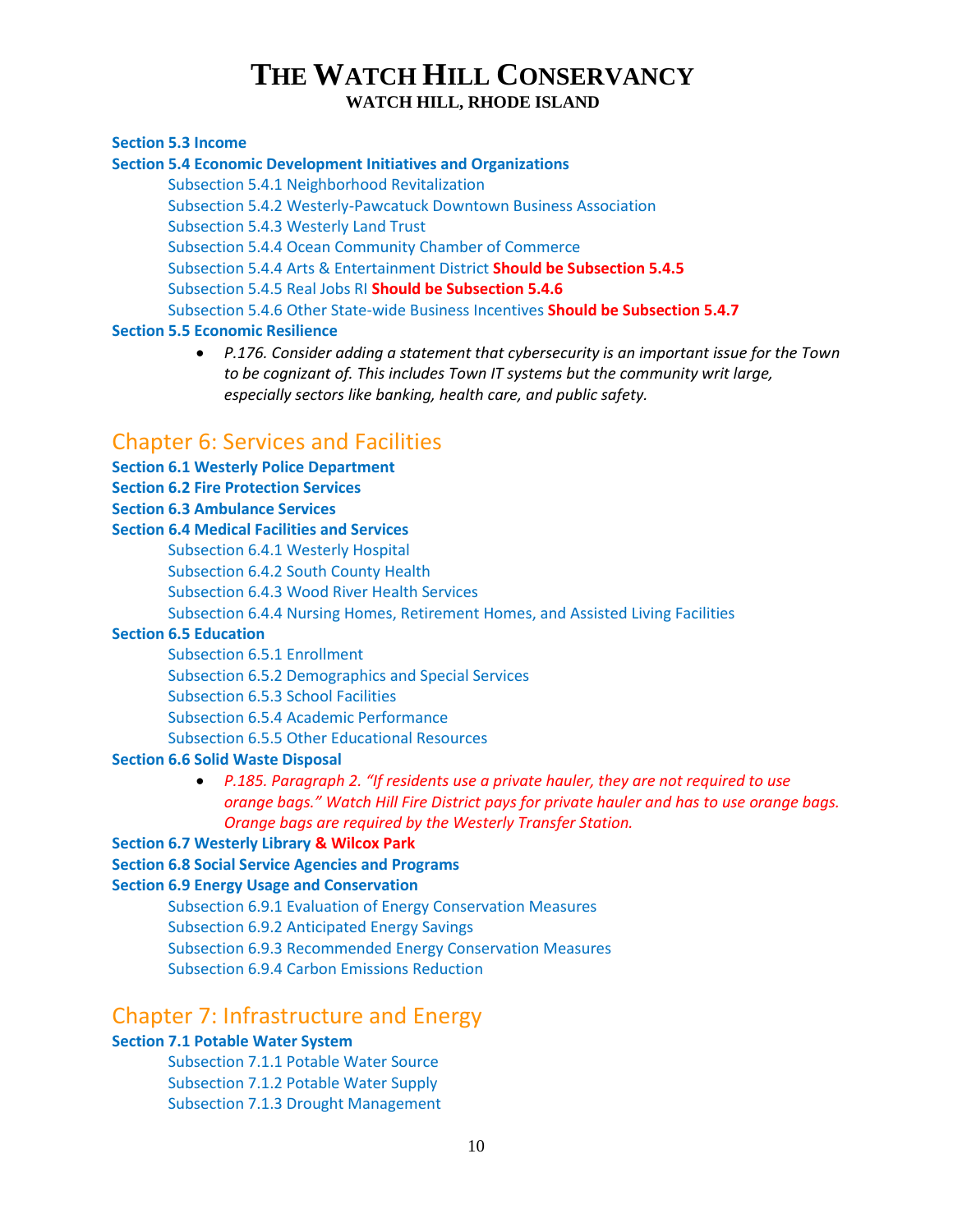#### Subsection 7.1.4 Distribution

#### **Section 7.2 Wastewater Systems**

• *P.200. Failure of OWTS's in a coastal setting will increase with rising sea levels. It would be good to specifically state this as a planning challenge.*

Subsection 7.2.1 Existing Sewer System Capacity

Subsection 7.2.2 On-site Wastewater Treatment Systems

#### **Section 7.3 Stormwater System**

7.3.1 Stormwater Pollution Prevention

**Section 7.4 Electricity and Natural Gas**

#### **Section 7.5 Solar, Wind and other Alternative Energy**

Subsection 7.5.1 Net Metering

Subsection 7.5.2 Future Alternative Energy

#### **Section 7.6 Communications**

#### **Section 7.7 Electric Vehicles and Electric Charging Stations**

- *P.203. "Bay Street and other roadways with on-street parking, such as those in Downtown, may also be ideal locations for installing electric charging stations…" Given the seasonal nature of Bay Street this doesn't seem like an ideal location. Retaining parking spots in support of local business might be a higher priority.*
- *P. 203. Paragraph 5. Line 6. "Westerly, a place for visitors and residents Bay Street and other roadways with on-street parking, such as those in Downtown, may also be ideal locations for…" The beginning of this sentence doesn't make sense?*

### Chapter 8: Transportation Network

#### **Section 8.1 Roadways and Motor Vehicles**

Subsection 8.1.1 Functional Classification of Roadways Subsection 8.1.2 Traffic Volumes and Safety Subsection 8.1.3 Motor Vehicle Parking

• *P.208. Last sentence of paragraph 2 is unnecessary. Already addressed parking.*

#### **Section 8.2 Public Transit Service**

#### **Section 8.3 Rail Services Section Header in Wrong Text Color**

#### **Section 8.4 Pedestrians and Walkability**

• *P.212. Paragraph 3. There is no mention of The Watch Hill Conservancy's involvement and contribution to the Bay Street Project. Below is a suggested narrative of our shared work.*

*"The Watch Hill Conservancy, using donor dollars and matching funds provided by the A.M. Roberts Charitable Foundation, put into action burying the utilities along Bay Street in resilient underground conduit when the Town revamped the street's stormwater drainage systems in 2012. The completion of this project, the Conservancy's largest to date, was realized in 2019 in partnership with the Town of Westerly and the State of Rhode Island utilizing Federal Transportation Improvement Program funds, with the construction of new sidewalks including restored granite curbing, fresh paving, and historically appropriate street lamp fixtures outfitted with energy efficient lighting."*

**Section 8.5 Cyclists and Bikability**

**Section 8.6 Transportation Improvements Section 8.7 Water and Waterfront Access**